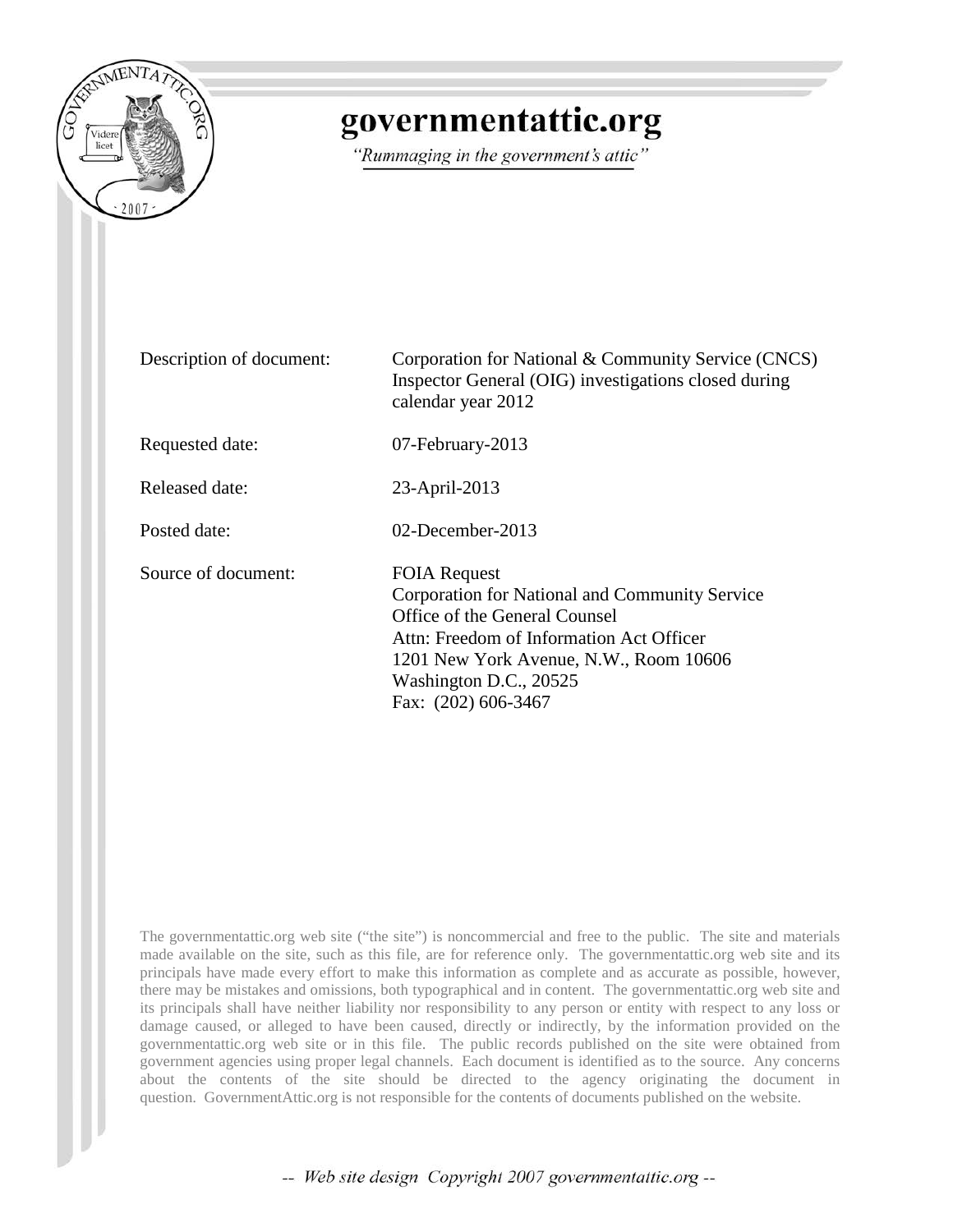

April 23, 2013

This responds to your February 7, 2013, Freedom of Information Act request for "a printout/list/digital file of the OIG investigations closed during calendar year 2012." Please find records from our office responsive to this request.

If you should have any questions regarding this response to your request, I may be reached at (202) 606-9390.

Very truly yours,

15 Willby

 $V = 60$ <br>Vincent A. M. Counsel to the Inspector General

Enclosures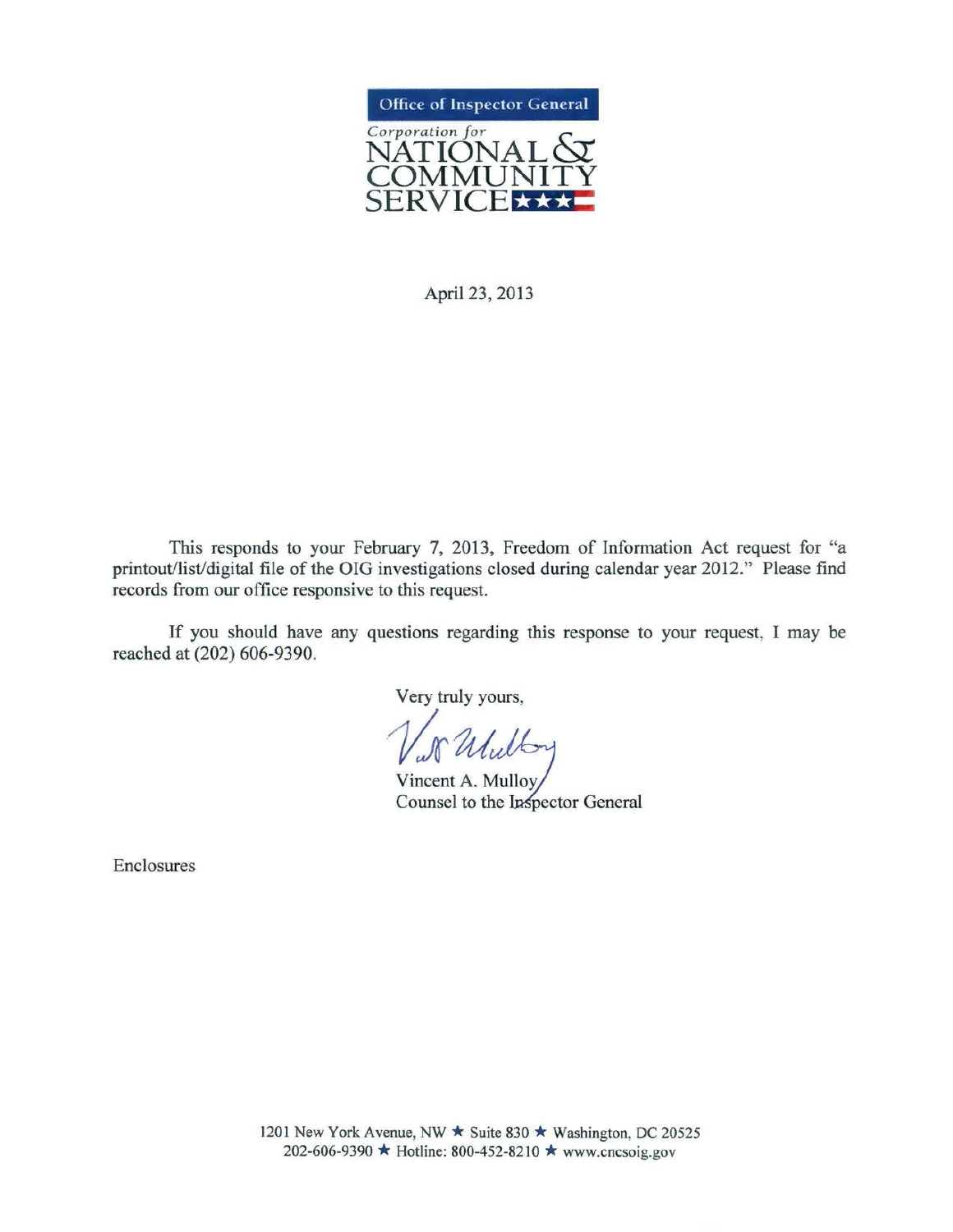The OIG received information that a grantee employee embezzled Senior Companion program funds. The OIG investigation, in conjunction with the Topeka Police Department, disclosed that a Senior Companion Program manager devised a scheme in which she fraudulently requested and obtained program funds, purportedly for stipends and other entitlements for Senior Companion volunteers. The program manager then withdrew the money from the grantee's account, using a program issued debit card to obtain cash at automated teller machines located within the local area as well as at various casinos in Kansas and Oklahoma.

The program manager also fraudulently increased her pay, without the approval of the grantee's Board of Directors, and authored and cashed checks without authorization. The program manager diverted \$28,433.66 dollars in Federal program funds for her personal use.

The individual was prosecuted by the District of Kansas, United States Attorney's Office. The program manager plead guilty to one count of Program Fraud and was sentenced to three years supervised probation, six months of home detention, and was required to make full restitution. Corporation management also debarred the individual for a period of two years.

# 2009-024

The OIG received information that an Oklahoma Foster Grandparents Program (FGP) Executive Director misused FGP program funds when he paid staff employees for preforming non-grant related work that directly benefited the grantee. The OIG investigation verified that staff employees were improperly paid with FGP funds for non-grant work by the Executive Director. The grantee's attorney informed the OIG that the grantee was unable to locate fiscal records showing how it had expended the FGP grant funds in response to an OIG subpoena. Working jointly with Corporation personnel who determined that based on the grantees failure to provide documentation of its FGP grant expenditures it disallowed \$1, 133,297. 76 in grant payments it had received. Corporation management issued the grantee a debt letter requesting repayment of the full amount.

# 2010-017

The OIG received information that an AmeriCorps director fraudulently inflated AmeriCorps members' timesheets, and fraudulently certified education awards for which members that were not entitled, totaling \$57,700 in education awards.

The results of our investigation were referred to the U.S. Attorney's Office, Southern District of California, San Diego, CA, for prosecution. The director plead guilty and was placed in a 24 month pre-trial release program. The US Attorney's Civil Section deferred recovery of the funds to the agency.

Corporation management informed the OIG that it concurred with the investigative findings and that the Corporation would seek reimbursement from the grantee for the disallowed costs.

# 2011-001

The OIG received information that two Foster Grandparent Program grantee employees embezzled \$62,763.54, when they fraudulently used the grantee's credit card for personal use.

Both individuals plead guilty and were prosecuted by the District of Idaho, United States Attorney's Office. One individual was sentenced to probation for a term of five years, home detention for a period of nine months, an intermittent term of confinement to be served six consecutive weekends, and pay restitution in the amount of \$48,861.47. The other individual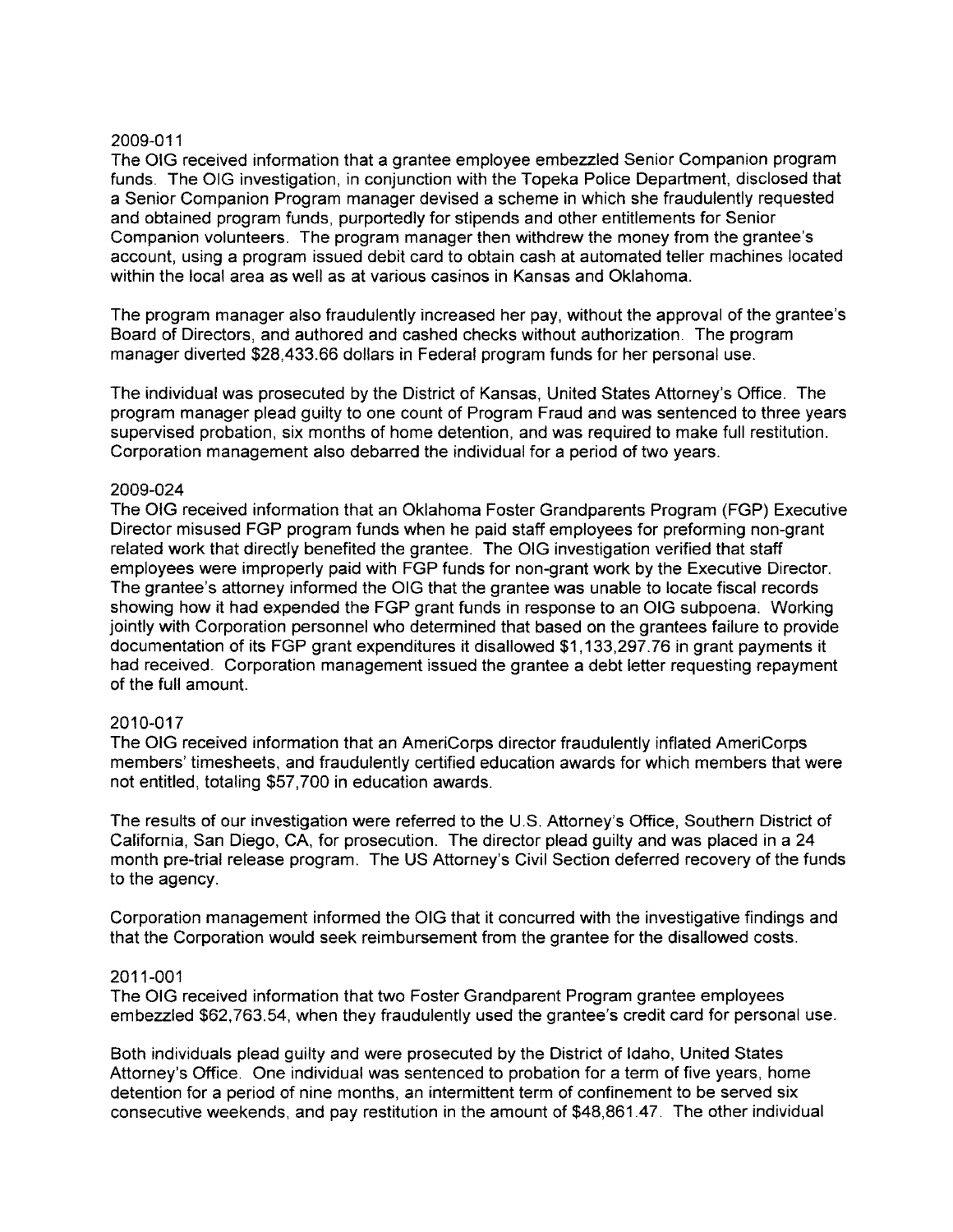was sentenced to probation for a term of five years, home detention for a period of ninety days, and to pay restitution in the amount of \$13,902.07. Corporation management also debarred both individuals for a period of three years.

#### 2011-008

The OIG received information that a VISTA member fraudulently received childcare benefits by falsifying his monthly daycare invoices and attendance logs. The investigation disclosed evidence that the VISTA member submitted false monthly invoices and attendance logs to allow a relative childcare provider to receive \$1,065 in childcare benefit payments the individual was not entitled. The former VISTA member admitted to falsifying the monthly daycare invoices and attendance logs.

The Northern District of Georgia, United States Attorney's Office declined prosecution citing that the dollar loss did not meet its office's prosecution threshold.

This matter was referred to Corporation management, who stated a debt letter would not be issued to recover the stolen funds, but did debar the former VISTA member for a period of one year.

#### 2011-016

The OIG received a Hotline allegation that a Virgin Island (VI) Retired Senior Volunteer Program (RVSP) Director was requiring contributions of a \$1.00 from each RSVP and Foster Grandparent Program (FGP) volunteer at monthly meetings to support a hospitality fund. The complaint alleged that the volunteers felt threatened in that if they did not pay the required contribution they would be terminated from the program and believed that the funds were being mishandled.

The investigation determined that after the volunteers voted to keep the hospitality fund, program officials initiated a donation policy outlining the program requirements and how the funding would be used. There was no evidence that the funds were mishandled.

During our investigation we also reviewed 43 volunteer files from the St. Thomas (VI) RSVP and FGP programs. During the review of the files it was noted that copies of birth certificates and/or U.S. passports were posted into their files. The review identified that 24 files were missing proper citizenship documentation. The Corporation's Senior Corps programs do not mandate a check of citizenship as a requirement for enrollment, but it appeared the program required the volunteers to submit proof of citizenship.

Although the Corporation's Senior Corps programs do not require citizenship verification, a Federal rule enacted by the Welfare Reform Act of 1996 requires that citizenship or legal residency be established for any individuals to participate in grant programs that would provide to the individual a so-called "public benefit."

We recommended to Corporation management that it undertake an evaluation as to whether the stipends, insurances, transportation assistance, and meals provided to Senior Corps participants under the Senior Corps regulations constitute a "public benefit," whereby requiring the program to institute eligibility rules based on citizenship or legal migration status.

The Corporation responded with a legal opinion which stated in effect that that the Welfare Reform Act does not apply to the Corporation's Senior Corps Programs; therefore citizenship is not required for its volunteers.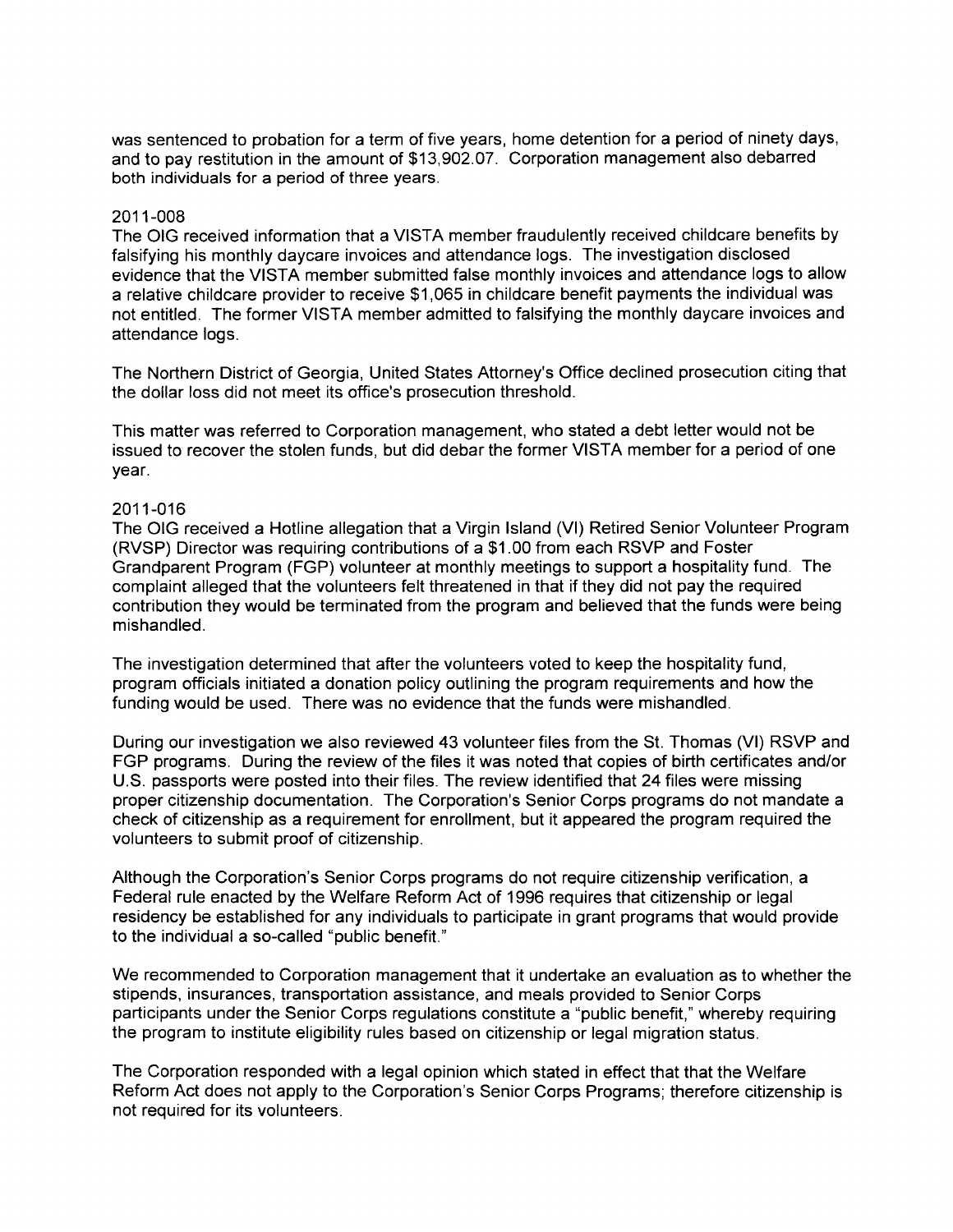The OIG received information that a VISTA Supervisor violated the Corporation's VISTA nepotism policy when she knowingly allowed her biological sister and her biological daughter to serve in the VISTA program she supervised. The VISTA supervisor misled Corporation employees causing the Corporation to disburse \$7,774.29 in federal funds to the two ineligible VISTA members.

The Western District of Texas United States Attorney's Office declined prosecution citing that the dollar loss did not meet its office's prosecution threshold.

This matter was referred to Corporation management, who issued a request for payment to the grantee in the amount of \$7,774.29. The VISTA supervisor was also debarred for a two year period.

## 2011-024

The OIG received information that an AmeriCorps member embezzled \$4,250 in AmeriCorps grant funds when she stole, forged and negotiated grantee checks for personal use. We conducted a joint investigation with the Kentucky State Police.

The Commonwealth of Kentucky Attorney General's Office prosecuted the individual who was sentenced to three years confinement, which was suspended. The individual was placed on three years' supervised probation and required to make restitution. Corporation management also debarred the individual for a period of three years.

## 2011-029

The OIG received a Hotline allegation that a Corporation employee received a paid vacation, from a former Corporation employee's company, in exchange for providing information the Corporation employee obtain as part of her official duties.

The investigation revealed the employee sought approval from the agency's Ethics Officer prior to releasing the information. There was no evidence that the employee received a paid vacation.

# 2011-035

The OIG received information that an individual had attempted to fraudulently enroll in the VISTA during program years 2010 and 2011 utilizing different social security numbers.

Our investigation revealed that the individual had applied to numerous VISTA programs using multiple names and social security numbers. There was no evidence that the individual received any program funds since the person never served or serves no more than a few weeks at the VISTA sites located in New Jersey, Nebraska and Utah.

The United States Attorney's Office for the District of Columbia declined to prosecute the individual, if located, citing there was no monetary loss to the Federal Government. Corporation management is monitoring VISTA applications in the event the individual attempts to reenroll.

#### 2011-036

The OIG received information that a Corporation employee may have improperly obtain and transferred excess Government computers to a non-profit grantee.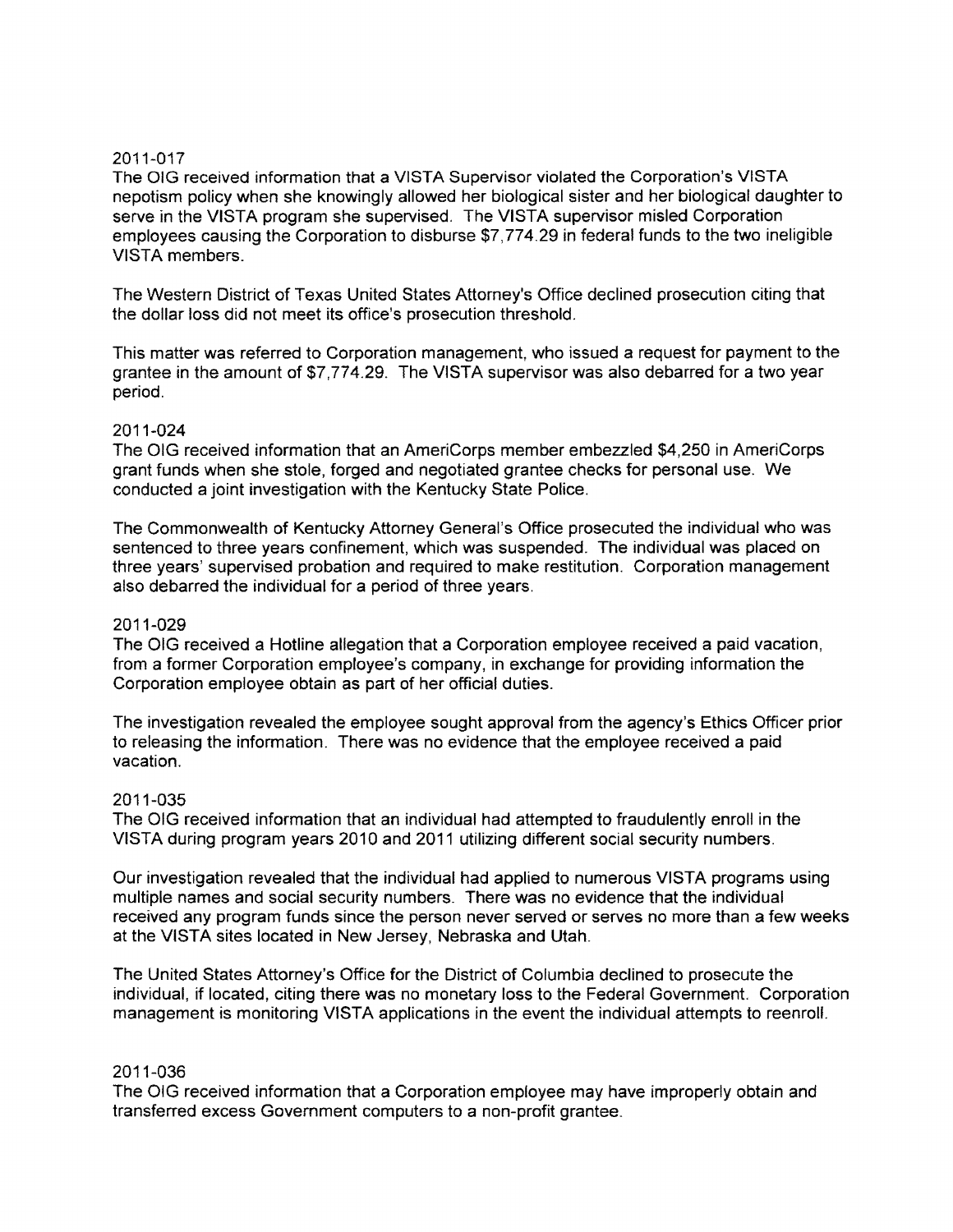The OlG investigation determined that the employee obtained excess U.S. Government property from another federal agency with the intent to redistribute the property to local Corporation grantees. Although the employee had authority to sign for the computers, the employee did not take any steps to have the computers accounted for or added to the Corporations property inventory. Further the employee was unaware of the GSA requirements concerning the disposal of U.S. Government computer equipment. The computers had not been transferred and the employee was informed by management how to properly dispose of the items.

The OIG reviewed the Corporation's policies regarding Property Management OAMS-500-2011- 2 and Computer Property Management OIT-377-2010-1; the policies did not provide guidance concerning the actions necessary to account for excess U.S. Government property acquired by or on behalf of the Corporation.

The OIG completed an Internal Control Vulnerability report regarding the findings identified during this investigation. The report was provided to the Corporation.

Based on our findings, Corporation management updated the Corporation's Policy OlT-377- 2010-1 adding the prohibition of Corporations employees obtaining IT equipment.

#### 2011-037

The OIG received information from the VA-OlG that an AmeriCorps member assigned to a NCCC campus sexually assaulted another NCCC AmeriCorps member.

The former member was prosecuted and sentenced for a period of six years, three of which were suspended. Upon his release, the individual will be placed on supervised probation for a period of three years and registered as a sex offender.

# 2011-039

The OIG received a Hotline allegation that a Michigan Senior Companion Program (SCP) and Foster Grandparent Program (FGP) Chief Executive Officer had misapplied grant funds when she authorized a percentage of salary for employees, whose duties were not related to the SCP and FGP, to be paid with funds received from the grants.

The OIG investigation confirmed that non-grant employees were paid with SCP/FGP grant funds totaling \$24,681.65. We forwarded our results to Corporation management for action.

Corporation management subsequently discovered that the costs were allowable after learning that the government's cognizant agency had approved a substitute salary and wage system for direct and indirect costs. The Corporation did take some administrative oversight action concerning the grantee's documentation.

#### 2011-040

Based on preliminary findings of an OIG audit, the OIG initiated an investigation into allegations that a Louisiana AmeriCorps grantee Chief Executive Officer (CEO) improperly used Corporation and matching grant funds for personal purchases, family vacations, and his personal business.

The OlG preliminary investigation disclosed that the CEO received a \$1,200 monthly expense account in addition to his annual salary. A preliminary review of the grantee fiscal documents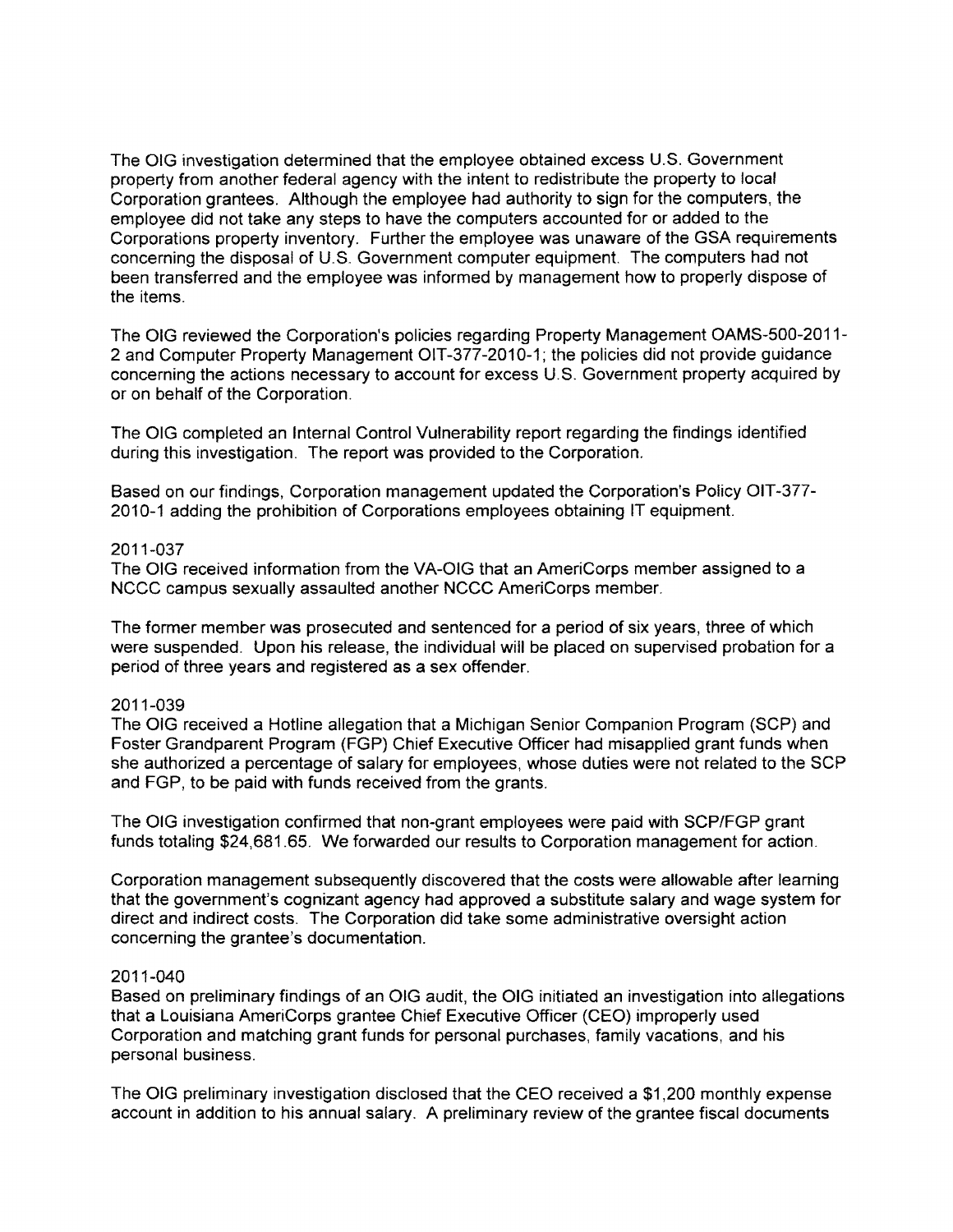disclosed that the grantee co-mingled its AmeriCorps funding with other funds it received from other outside sources. This created difficulties in identifying whether Federal funds were misused. However, the review did disclose similar findings to the audit findings, including disallowable costs associated with several expenditures. Our preliminary investigation neither proved nor disproved that the CEO fraudulently misapplied Federal program funds. The audit questioned \$837,380 in program costs; therefore, the OIG investigation was closed and deferred to the audit resolution for collection of the disallowed costs.

#### 2012-002

The OIG received information that program officials from a Florida Retired Senior Volunteer Program (RSVP) failed to update the RSVP station rosters, to accurately reflect the number of current RSVP volunteers and active stations. The caller indicated that this allowed the grantee to receive federal program funds it was not entitled.

A review of the station rosters revealed some the sites did not actually reflect the current number of volunteers or operational RSVP service sites. Investigation revealed although the grantee mismanaged the program there was no loss of Federal funds. Corporation management reported that the grantee relinquished its grants.

# 2012-003

The OIG received a Hotline allegation that an Illinois AmeriCorps director fraudulently certified AmeriCorps member timesheets, thereby allowing several ineligible members to receive living allowances and an education award for which they were not entitled. We referred this matter to Corporation management for follow up.

Corporation management reported that the Illinois Commission conducted an investigation into the allegations. Commission personnel interviewed and reviewed the timesheets of members. Commission personnel reported there was insufficient evidence to substantiate the allegations.

#### 2012-004

An OIG audit of the Corporation's fiscal year 2011 financial statements found that the Corporation lacked an adequate system for recording and tracking its IT assets. We conducted a proactive review of the recording and tracking system the Corporation uses safeguard its Information Technology (IT) property and equipment in order to identify crime conducive activities. Personnel from the agency's Office of Information Technology reported that they were in the process of developing new policies for tracking IT inventory and a system to track and report IT inventory on a quarterly basis. The agency also updated its Computer Property Management policy to reflect tighter control of IT inventory based on our review.

#### 2012-006

The OIG received an anonymous Hotline complaint alleging that program officials at a grantee in Louisiana were converting its employees to AmeriCorps members to supplement their salaries. We referred this matter to Corporation management for follow up.

Corporation management reported that the Louisiana Commission conducted an investigation into the allegations. Commission personnel conducted two site visits to review the program's members and employees' handbooks, organizational charts, member training schedules, general ledger for the periods in question, and reviewed the member files for two program years. Commission personnel reported that they found no evidence to substantiate the allegations.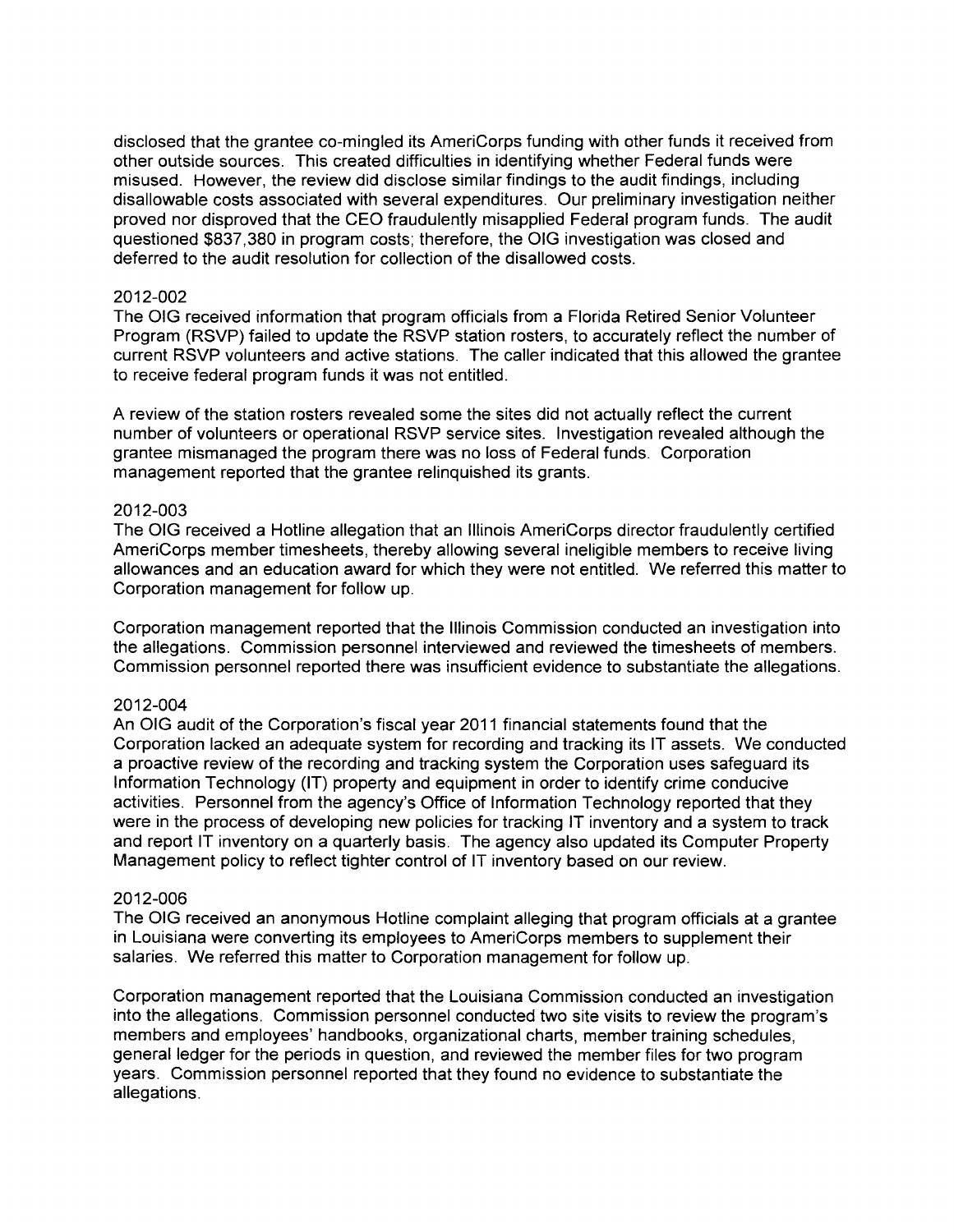The OIG received a Hotline allegation that a Pennsylvania AmeriCorps Director had directed an employee to add service hours to AmeriCorps members' timesheets that would allow ineligible members to receive education awards.

A review of the members' timesheets and interviews disclosed that the members' timesheets were adjusted to accurately reflect the service hours performed. Corporation management also informed the OIG that it had approved the grantees time and record keeping policy and that the hours claimed were allowable.

#### 2012-008

The OIG received information that the executive director of an Ohio Senior Corps Program was misapplying Federal program funds.

The OIG investigation determined that the executive director had not misapplying Federal program fund as alleged. The investigation revealed that due to budget cuts staff hours, travel and training were reduced impacting spending on RSVP.

The OIG conducted an analysis of staff timesheet records, payroll records and drawdowns with their supporting documentation. Results of the analysis revealed the grantee was in compliance with grant provisions. The grantee relinquished the RSVP grant.

#### 2012-009

The OIG received a Hotline allegation that former AmeriCorps members at a community college were misusing their education awards.

The OIG investigation disclosed that the former members had not misused their awards when they obtain laptop computers while enrolled in non-credit courses.

#### 2012-010

The OIG received a Hotline call from a former AmeriCorps member who stated that he wanted to repay his education award claiming that he had falsified his AmeriCorps timesheets in order to receive the \$1,000 education award. We referred this matter to Corporation management for collection of the funds. Corporation management issued a debt collection letter to the individual for the recovery of the \$1,000.

# 2012-013

The OIG received information that an Office of Information and Technology (OIT) contractor employee had connected a personal non-government laptop computer to the Corporation's network without authorization.

A joint investigation with the Federal Bureau of Investigation found no evidence that the contractor compromised the integrity of the Corporation's network or accessed fiscal data or personal identifiable information (Pll). The investigation did disclose that the contractor had violated a Corporation policy when he connected his personal laptop computer to the Corporation's IT server. The contractor employee's employment was terminated.

During our investigation the OIG conducted a limited review of a Corporation employee's computer to determine if the individual used their Government issued computer inappropriately. Based on the results of this limited review, we did not observe any questionable use that would rise above the level of appropriate government computer "de minimis use" as described in OIT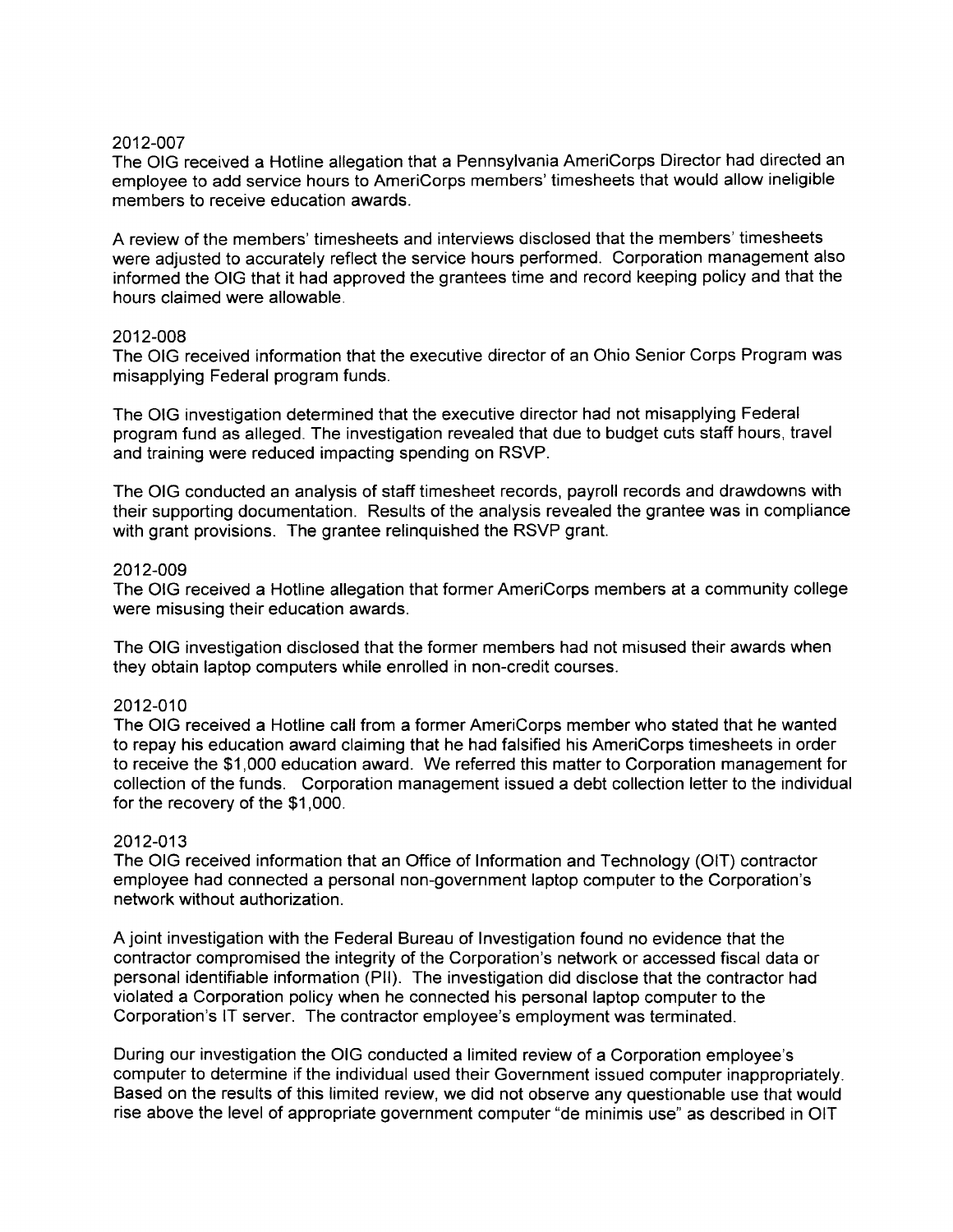policy. Also the risk associated with potential exposure of sensitive Corporation information or Pll was determined to be low because of the compensating information security controls that were established and implemented by OIT. However, we did take exception that the employee stored mission related information on drive that is not backed up as per Corporation policy. Although the files are protected through the use of encryption software that protects access to the local disk drive, the files themselves are placed at risk because they are not appropriately archived and stored on a back-up medium that could allow for file restoration in case the file was lost or deleted. OIT management informed us that to remediate the issue they planned to revise their Rules of Behavior to include the requirement to store all work documents on agency shared drives to ensure proper back up. OIT Senior Management also indicated that they would remind employees about saving mission related to files to shared or personal drives network drives.

# 2012-014

The OIG received a Hotline complainant that a Washington State AmeriCorps member was receiving their AmeriCorps stipend while simultaneously working on two separate grants from two Federal agencies. We referred this matter to Corporation management for follow up.

Corporation management reported that the Washington Commission conducted an investigation into the allegations. Commission personnel reported that they had interviewed the AmeriCorps member and her supervisors. They confirmed that she was a full-time AmeriCorps member and also worked part-time on another federal program. Based on their review, Commission personnel determined that there was no evidence that the member had not performed her AmeriCorps service hours. They based this on the facts that the member maintained separate timesheets, has different supervisors and work stations.

# 2012-015

The OIG received a Hotline complaint that program officials at a Texas grantee were using AmeriCorps members to fill staff positions. We referred this matter to Corporation management for follow up.

Corporation management reported that the Texas Commission conducted an investigation into the allegation. Commission personnel reported they conducted a review of the member's position description and interviewed AmeriCorps and school staff personnel. Based on their review, Commission personnel determined that there was no evidence that members were displacing teachers as alleged. They also reported that the grant had expired and was not renewed.

# 2012-016

The OIG received a Hotline complaint that a grantee's employee's position was eliminated and her work was assigned to an AmeriCorps member. We referred this matter to Corporation management for follow up.

Corporation management reported that the Arizona Commission conducted an investigation into the allegation. Commission personal reported that they interviewed AmeriCorps members along with the sub-grantee employees. Based on their interviews, Commission personnel determined that the complainant was released based on a reduction in program funding and that the individual's workload was divided between the remaining employees. Commission personnel reported that they found no evidence that AmeriCorps members displaced the complainant's position.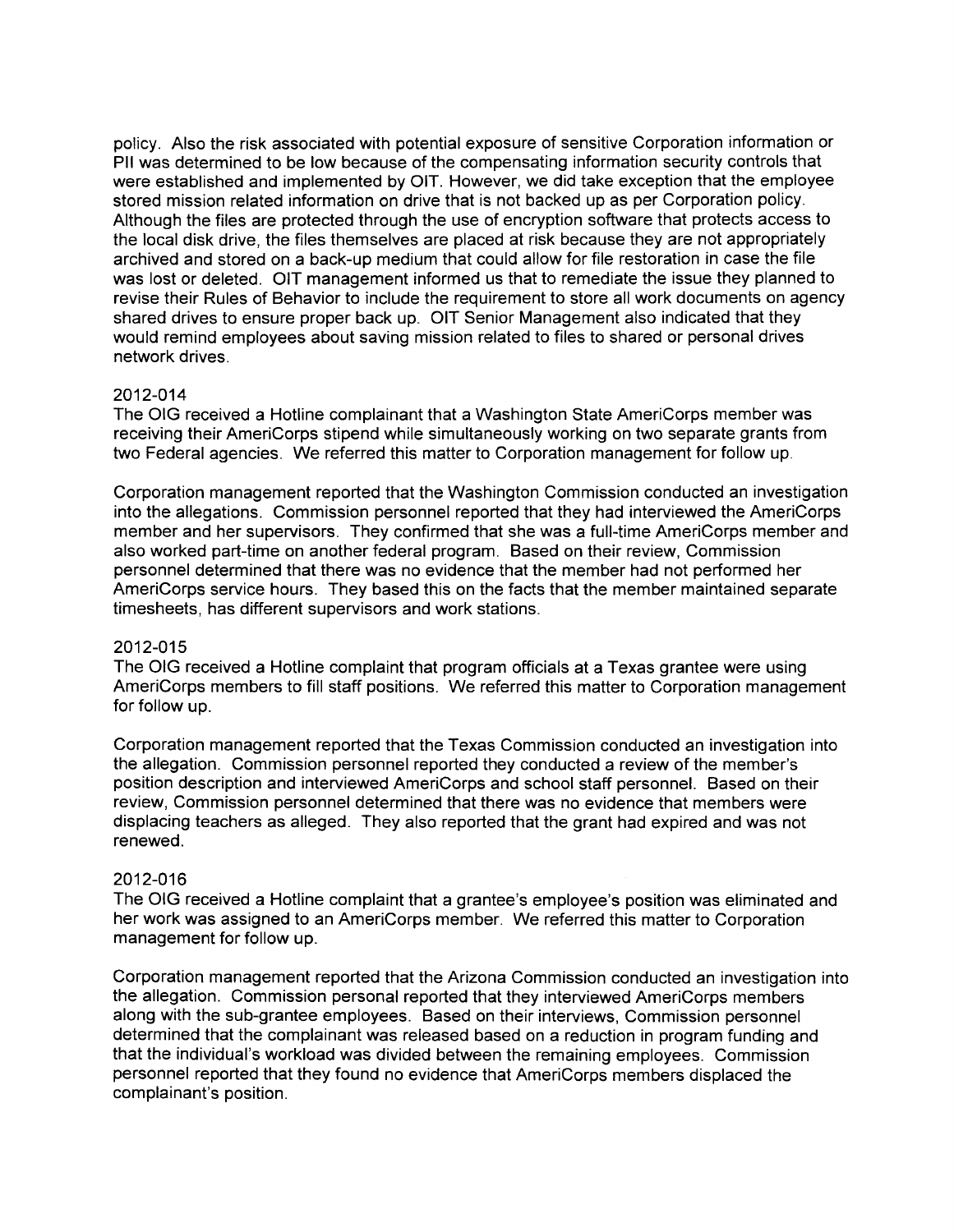The OIG received information that a Florida AmeriCorps member had falsified her timesheets. The OIG investigation determined that the member was terminated and did not earn an education award. Our investigation raised concerns about the supervision and oversight of AmeriCorps members at the service sites. We referred this matter to Corporation management for verification and follow up.

Corporation management reported that it had confirmed that the former member had not earned an education award. Additionally, personnel from the Florida Commission will conduct a review of the grantee's timesheet approval process to ensure there is proper oversight of its members.

# 2012-018

The OIG received information that program officials at an Illinois service site were providing its AmeriCorps members blank timesheets to sign. In addition, the complainant claimed to have witnessed "some questionable activity" regarding the AmeriCorps program. We referred this matter to Corporation management for verification and follow up.

Corporation management reported that the National Direct grantee had its personnel conduct an investigation into the allegations. Personnel from the National Direct grantee conducted reviews of 25% of the current member's timesheets and interviewed 10% of its current members concerning the process and activities performed by the members. Based on the information obtained from the service site grantee, the National Direct officials determined that there was no evidence to substantiate the allegations.

# 2012-020

The OIG received a Hotline allegation that an AmeriCorps Executive Director had misapplied AmeriCorps program funds resulting in the termination of the caller's employment. The caller also claimed that the program did not having sufficient funding to complete the program year.

We contacted personnel from the Maine Commission for Community Service and determined that the caller's position was not an AmeriCorps funded staff position and that her dismissal was a direct result in the reduction in funding the agency received from its outside sources. State Commission personnel conducted a site visit and reviewed the fiscal documents and interviewed the current members. There was no evidence that program funds were mismanaged. Maine State Commission personnel informed the OIG that it had not renewed the grantee's grant due to their inability to obtain matching funds and to low enrollment.

# 2013-002

During a proactive review, OIG Auditor discovered that a VISTA member was engaged in prohibited activity in that the member was serving as a city council member in Minnesota while enrolled in the VISTA program in violation of 45 CFR. 1226. The OIG investigation disclosed that it was the Corporation's Office of General Council (OGC) position that the VISTA was not engaged in prohibited activity in that it was the agency's position 45 CFR 1226 was superseded by the Hatch Act, which allows for VISTA's to hold nonpartisan position. Management related that it has drafted charges to the CFR to delete most of Part C, but due to management challenges and a moratorium on submitting changes to OMB it has not been able to complete. In the meantime, management is using the Hatch Act as guidance in these matters. The OIG contacted OGC and brought to their attention that the regulation on Prohibited Activities comes from Corporation's distinct statute, not the Hatch Act, and prohibits Corporation funds from being used, or the VISTA program being identified with, any activity designed to influence any election, or influence legislation. The Office of General Council acknowledged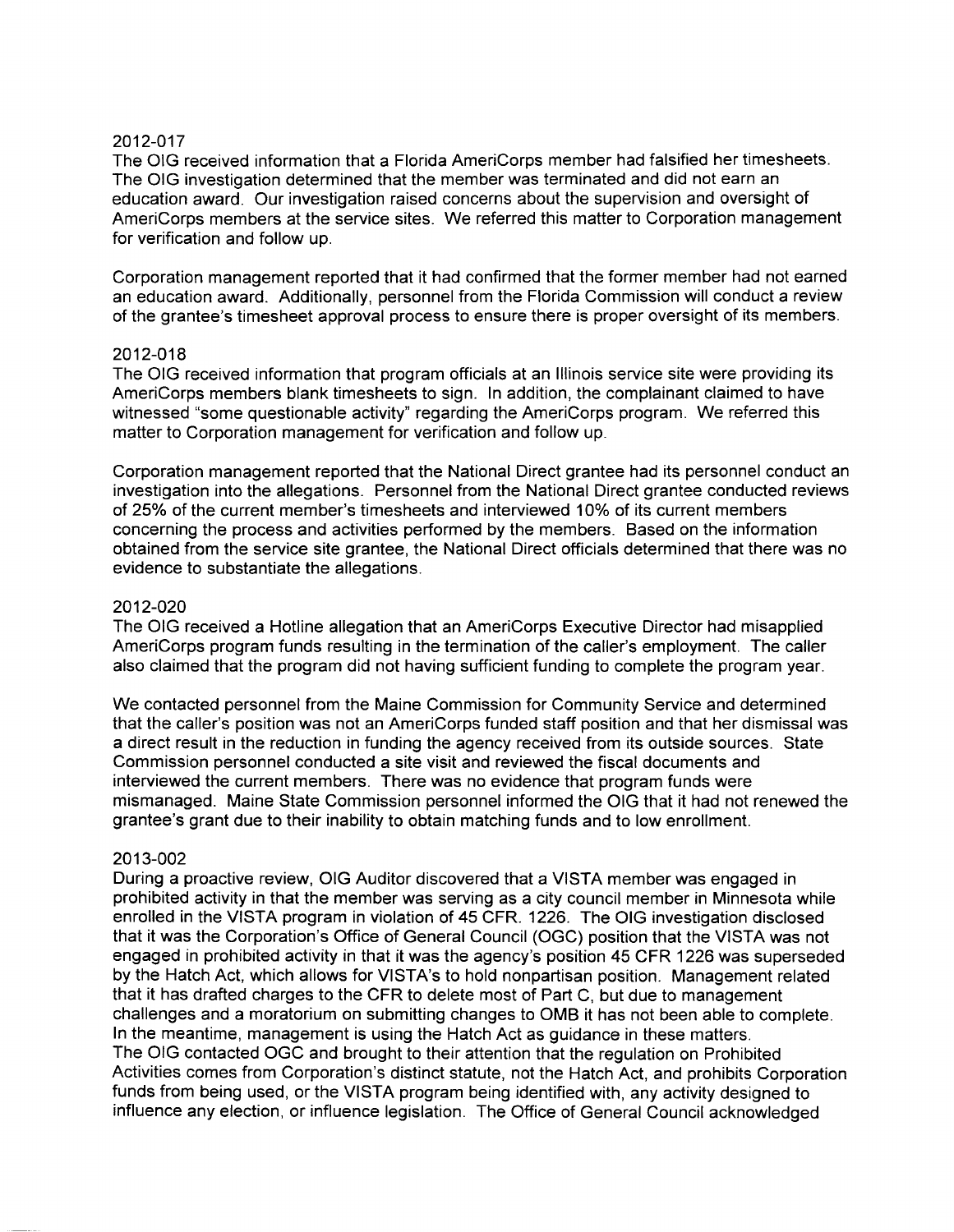those statutory provisions and stated that they only apply to a VISTA sponsor organization, and that no violation had occurred here (Attachment 3). The OIG maintains that the statute's prohibitions on prohibited activities apply to the activities of the Corporation-funded VISTA as well, and the Corporation's regulations, memorandum of understandings with project sponsors, and the VISTA member handbook all clearly bar VISTA member involvement in election and legislative activity. ("Volunteers are prohibited from engaging in activities such as ... any activity in support of, or opposition to, a candidate for election to public office in a partisan or nonpartisan election [and] volunteers shall not engage in any activity for the purpose of influencing the passage or defeat of legislation." 45 C.F.R. §1226.8(a) (d))

# 2013-007

The OIG received information that two AmeriCorps members in New Mexico had submitted fraudulent timesheets. The investigation disclosed that the two AmeriCorps members, who were related to the Executive Director, submitted fraudulent timesheets for a two month period. The members were terminated and the Executive Director resigned. Management issued a demand letter to the program to return \$14,000 in grant funds.

# 2013-008

The OIG initiated an investigation as a result of OIG investigation 2013-007 to determine if a Corporation employee violated Corporation Anti-Fraud Policy when the employee failed to report an allegation of fraud to the OIG. The OIG investigation found no evidence that the employee violated the Anti-Fraud Policy.

# 2013-009

The OIG received information that an Ohio grantee failed to properly disclosure its expenditures during its grant applications. The OIG investigation, with the assistance from the Ohio Commission personnel, found that the grantee had some discrepancies in its documentation. Based on the findings the grantee, along with the Ohio Commission personnel, agreed to discontinue funding the grantee.

# 2013-010

The OIG received information that a Senior Corps Program volunteer in Georgia that had submitted services hours for a client that was deceased. Investigation disclosed that two volunteers claimed service hours for services not performed. Management required the grantee to reimburse the Corporation \$3,378.37 in grant funds.

# 2013-011

The OIG received information that a Corporation NCCC employee was misusing a GSA fleet fuel card for her personal use. The OIG investigation determined that the employee improperly obtain a GSA fleet fuel card, which she used to make personal purchases in the amount of \$586.91. The matter was referred to Corporation management, which agreed with our findings and terminated the employee and recouped the \$586.91.

# 2013-013

The OIG received a Hotline complaint that an AmeriCorps member in New York was submitting fraudulent timesheets. The OIG investigation determined that the AmeriCorps member had inflated his service hours on his time sheets after they had approved by his supervisor. The member was terminated from the program, without earning his education award, saving the government \$5,500.